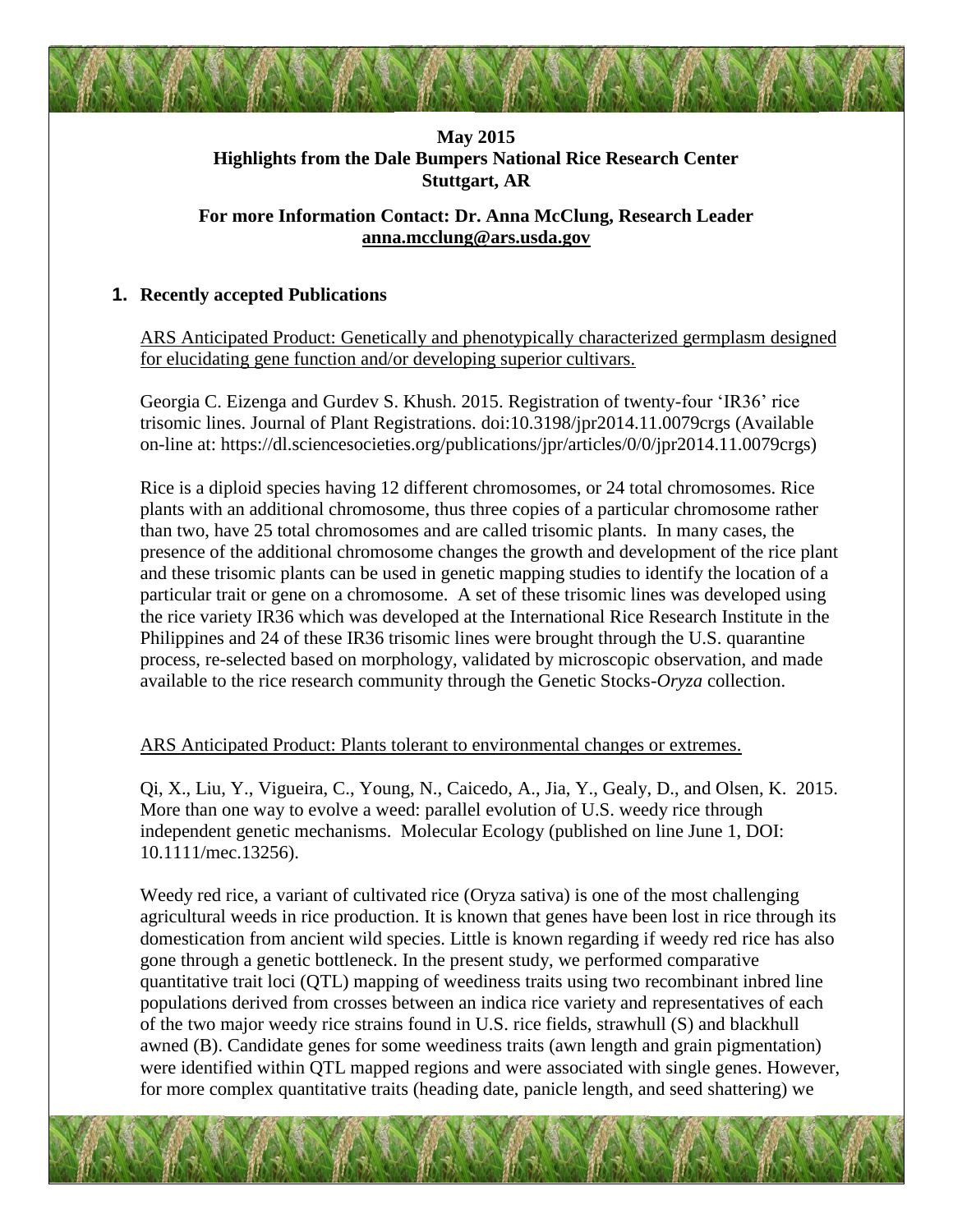found multiple QTL, with little evidence of shared genetic bases between the S and B populations or across previous studies of weedy rice. Together these findings demonstrated that despite the genetic bottleneck that occurred during rice domestication, there is ample genetic variation in rice to allow agricultural weed evolution through multiple genetic mechanisms. Understanding the genetic variability of weedy rice demonstrates the ability of this weed to evolve with changing environments, resulting in challenges for weed control.

#### **2. New Significant research collaborations**

#### **International**

**USA**

**3. New awarded grants**

# **4. Technology Transfer**

### **a. Formal Events:**

#### **To Non-research stakeholders**

During May 21-22, 2015, Dr. Rolfe Bryant, participated in the Industry Alliance meeting hosted Dr. Terry Siebenmorgen, Rice Processing Program Director, University of Arkansas, Fayetteville.

### **To Research Community**

On May 7, 2015, Computational Biologist, Dr. Angela Baldo participated in the South East Area Big Data Meeting for Undersecretary Simon Liu, presenting an overview of the high-throughput computational research ongoing at DBNRRC.

### **b. Informal Contacts:**

On May 11, 2015 Dr. Zaiquan Cheng contacted Dr. Yulin Jia for an intended visit of ARS by three rice scientists from Yunnan Academies of Agricultural Sciences, Kunming from September 26 to 29. Dr. Cheng will give a seminar titled: "Constructing introgression lines of wild rice species into Oryza sativa cultivars by different approaches".

### **c. New MTAs**

### **d. Germplasm Exchanged:**

During May 2015, 2,189 rice accessions from the Genetics Stocks Oryza (GSOR) collection were distributed to researchers in the US, Belgium, South Korea, and the United Kingdom. Some of the recipients of GSOR seed stocks have acknowledged